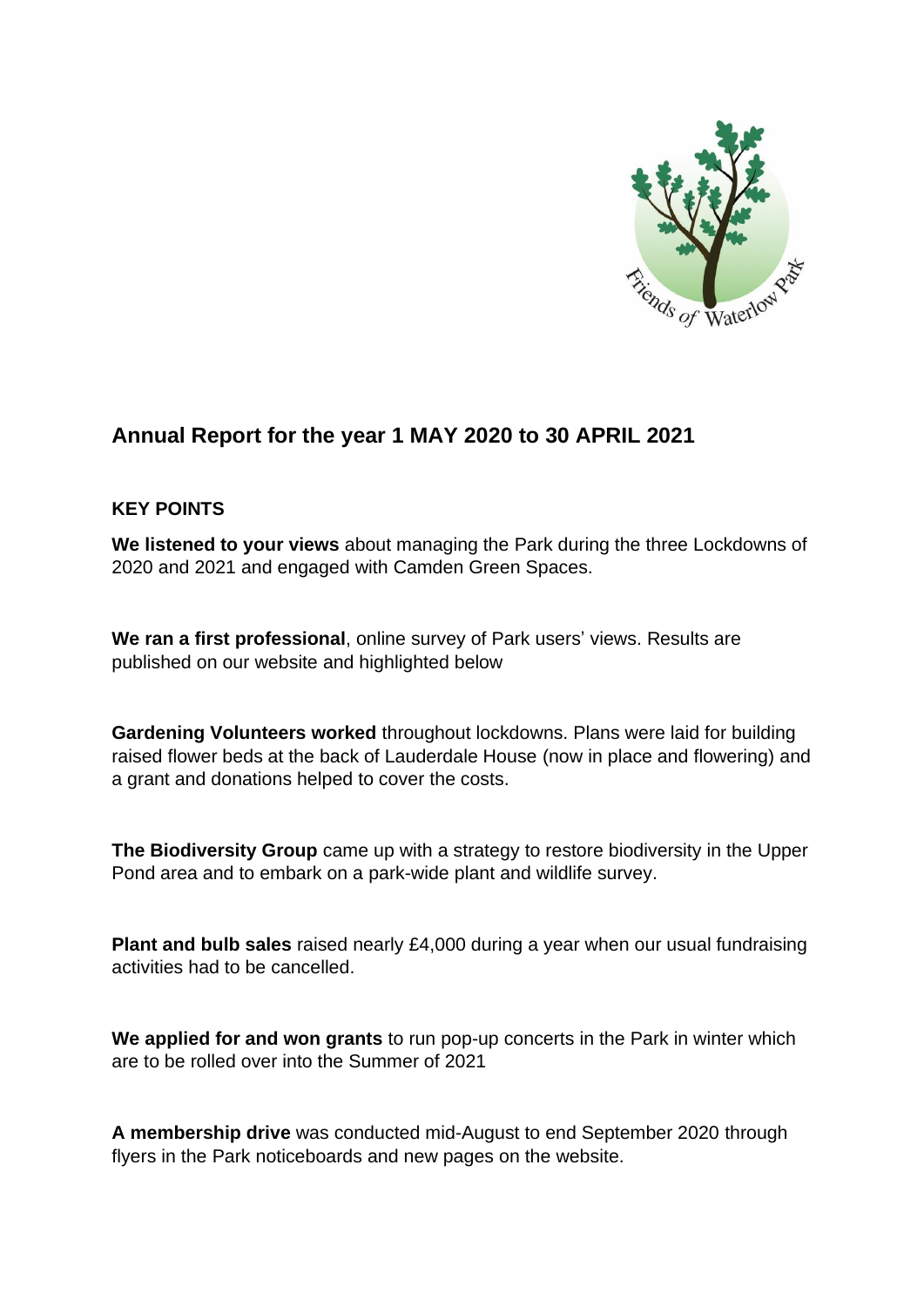### **Response to Covid Pandemic**

As last year's report rounded off our year at the end of April 2020, England was a month into Lockdown I. How did this affect the Park? We were allowed only one hour of exercise a day, the Park was open all night and barbecues were still allowed.

Parks and open spaces inevitably became the exercise lifeline. This brought many new people to Waterlow Park to join the regular Park users.

Inevitably this greatly increased footfall led to some problems. The grass verges wore away under socially distanced feet and there was damage to trees (used for exercise, climbing and even tightrope walking). Early on we had nitrous oxide cans left from overnight parties, and no public toilet facilities. Keeping the Park open round the clock caused more work for Park staff and Camden soon reverted to its dawn till dusk open hours policy.

Complaints came to us verbally and through the website so FoWP, your chair and TAG were in fairly constant correspondence with the managers at Camden Green Spaces, who run the Park and who themselves faced the first Lockdown with a 20% staff shortage.

Big, bold 'NO BBQs' banners eventually went up on the railings to discourage those continuing to barbecue.

By mid 2020 there were still no toilets available to the public. Finally in July the single disabled toilet was opened to the public. FoWP continues to campaign for refurbishment of the toilets.

The Somerset House forest designer Es Devlin observed recently, 'People have done the same walk every day during lockdowns, and they've paid attention'. The Park trees have been our constant companions. To this end we plan to name more of the trees for people to notice.

At the time of writing the thorny issue of whether Camden should allow BBQs again this summer will be tackled by Camden Green Spaces.

But it's fair to say Waterlow Park came through COVID in pretty good shape. So we must thank Camden, the *i*dverde team, FoWP volunteers and your committee.

### **FINDING OUT WHAT YOU WANT**

During the year your committee was also thinking beyond COVID issues. As the 'voice of Park users' we decided to find out what your Park priorities were. So in November and December 2020 we conducted an online survey to find this out. The survey, operated through *survs.com,* was publicised to our mailing subscribers and around the Park. It generated 328 responses. More than we have ever had in previous surveys. One caveat. The respondents were mostly local …and female …and over 65. So it is not representative of everyone who uses the Park but it's a starting point and gave us a flavour of people's likes and dislikes Park-wise.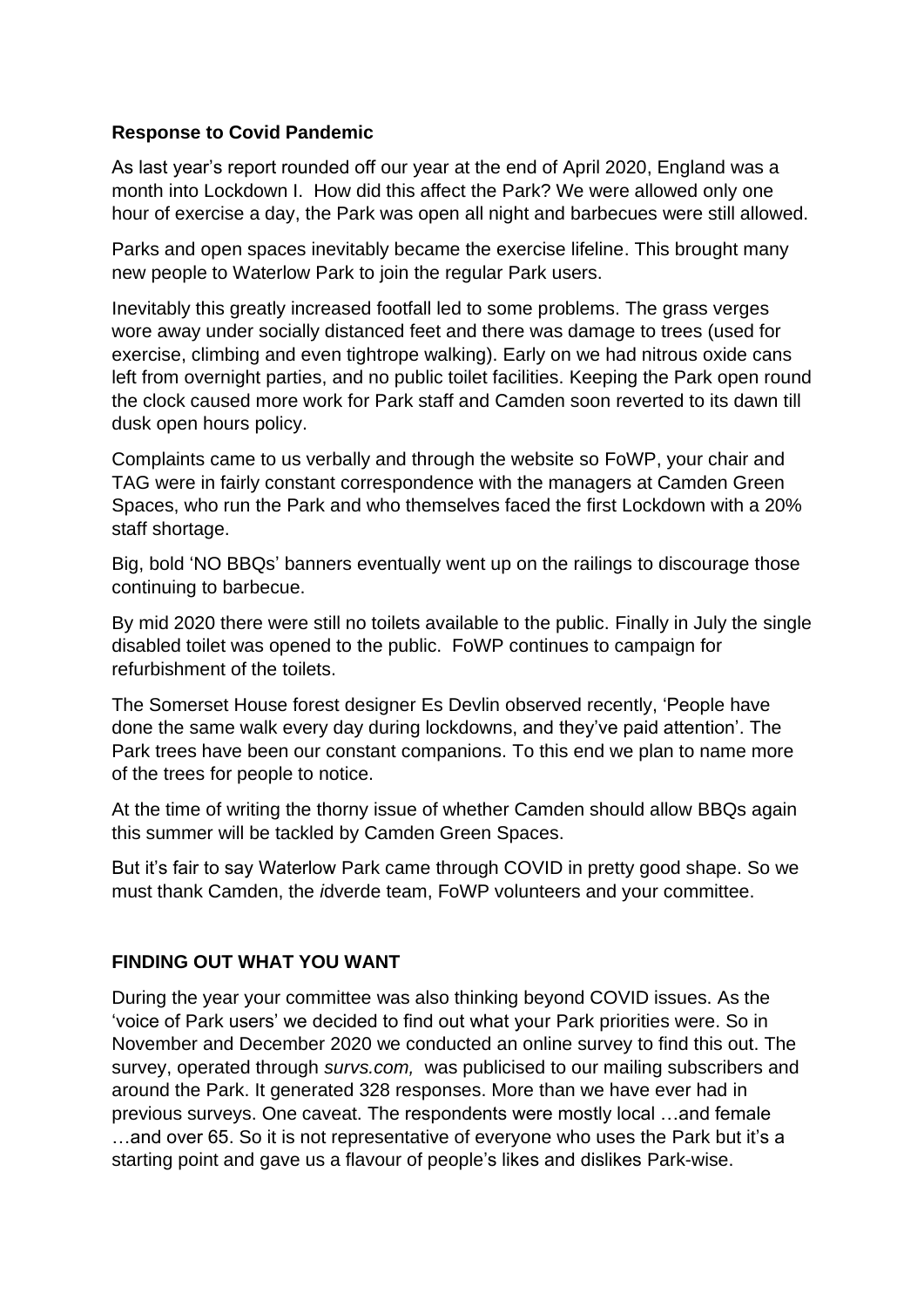The full results can be found on the website The Park in 2021 – [your views and](https://www.waterlowpark.org.uk/the-park-in-2021-tell-us-your-views/)  ideas from the survey – [Friends of Waterlow Park](https://www.waterlowpark.org.uk/the-park-in-2021-tell-us-your-views/) This is just a snapshot:

62 people made very positive comments about the Park, its upkeep and the contribution made by the Friends

42 people were pleased that there had been no barbecues because of COVID and hoped the ban would continue indefinitely. The reasons cited were *the mess, the damage and the smoke pollution.*

Nearly as many people (32) disliked the bad behaviour they felt detracted from the Park's atmosphere. This ranged from unruly children to the drinkers in the north shelter, and from cyclists to out of control dogs, with litter an ongoing gripe.

On a positive note, there were some good individual suggestions that people made. Your committee was thinking along the same lines in some cases, such as mending the broken statues (this is on hold pending a fresh survey by Camden), restoring the drinking water fountains (now with TAG) and increasing biodiversity. We are working with Camden's Biodiversity staff on this subject (see Biodiversity Report below).

But your committee would also like to follow up on other suggestions. We agree it is overdue that there is no disabled access from Highgate High Street and the north end of Swains Lane. This we realise will take funds from the Camden budget but we will press the case. We would also like to see the toddler play facilities improved, especially by adding extra swings. And we do feel the Park is woefully lacking in activity for local teenagers. Discussions with Camden have begun over basketball in the lower tennis courts. There are already pitches marked out as there are for netball but no nets and no booking arrangements.

#### **FUNDRAISING**

The funding of the Park upkeep is the responsibility of Camden Council and the management, that of the Green Spaces team. Supplementary income comes from the two rented gatehouse properties, but it is still repaying the original refurbishment costs. Other income comes from rentals when the Park is used as a location for filming or small events. Covid will have put paid to most of those activities last calendar year and this. Nevertheless, apart from the extra footfall erosion of the grass verges, the Park's 26 acres were beautifully maintained and for the moment budget is made available to sustain that.

Our volunteer gardeners and corporate volunteers contributed in kind (and with funds) with their work in many of the flower borders and tasks around the Park. The Friends contributed funding such as for the raised beds at Lauderdale House and the replacement of the box cubes in the sun and shade borders.

Our own fundraising in any one year consists of the annual concert held at Highgate School's theatre and our plant sale at the Fair in the Square. The necessary cancellation of these meant a reduction in income of at least £5,000.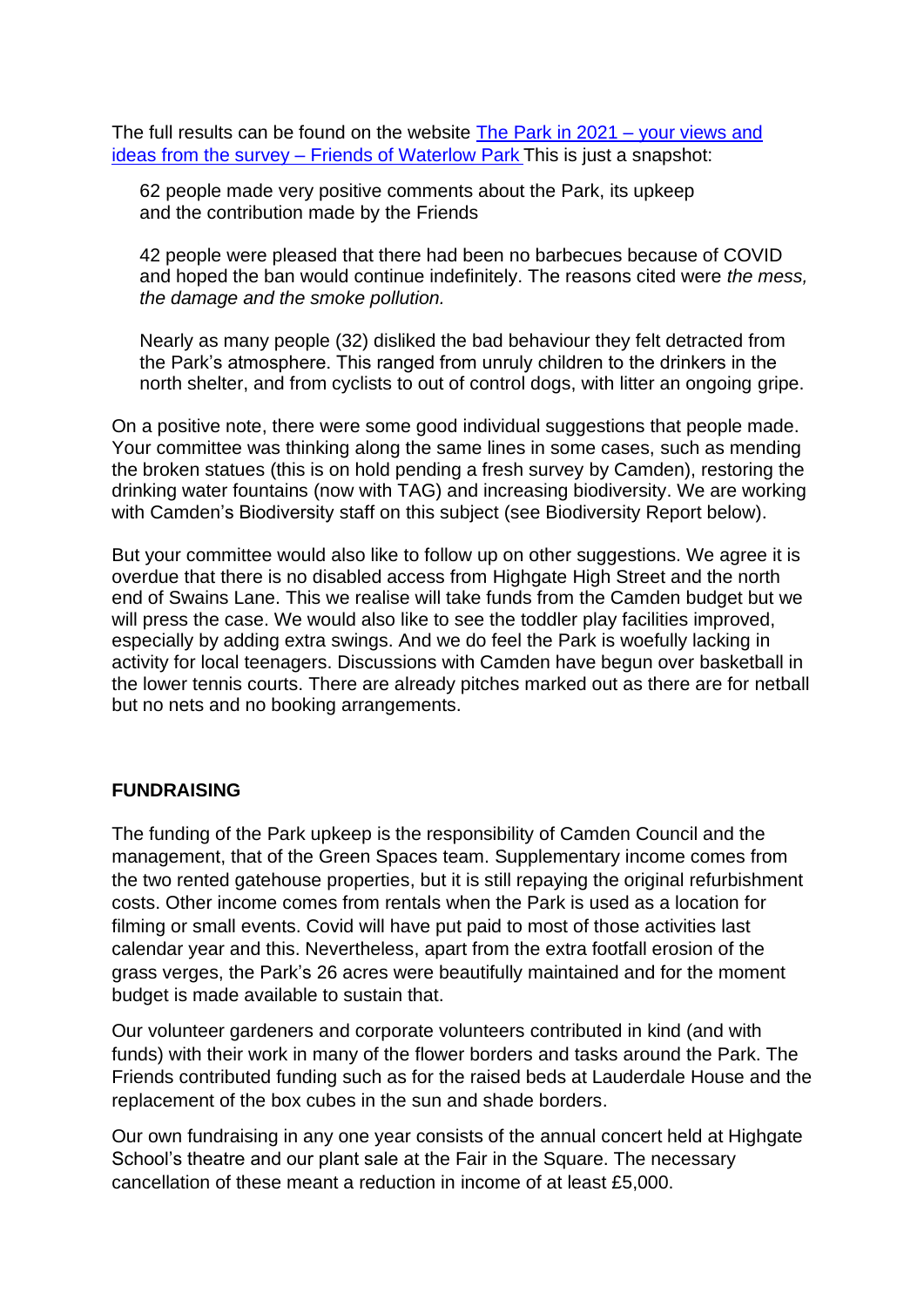Meanwhile our horticulturists on the committee made sure that the plant and bulb sales went ahead online and in real time and succeeded in raising nearly £4,000. It's always worth calling up [www.waterlowparkshop.org.uk](http://www.waterlowparkshop.org.uk/) after one of the sales as there are often more plants available online.

We made small donations during the year to the Lordship Rec (Friends of Lordship Recreation ground in Haringey) who support the Friends' Groups movement and to Sir Christopher Waterlow's crowd funding for his new book.

Our steady income comes from membership fees and generous donations.

#### **MEMBERSHIP**

We have been heartened by the support we have had from the members of the Friends throughout the year. Some people have had to move out of the area but they have been replaced by others, many of whom only really came to appreciate the Park and the amount we do, during this time of Covid.

With membership renewals, new members and new subscribers we have 500 people on the mailing list all of whom receive regular newsletters. This is an increase on the previous year. It has of course been more difficult to attract new members at face-toface events like a public AGM, the annual concert, the Fair in the Square, or our Trail Days and Bat Walks. But many of you added a donation on renewal, giving us the resources to do still more for the Park.

We continue to seek new members and we would be very pleased to have some more of that membership join us on the committee. Then we would be able to do even more for our treasured Waterlow Park.

Louise Lewis

## **HORTICULTURE AND PARK UPKEEP**

This year we saw our weekly volunteering numbers and diversity increase as many sought opportunities to find constructive activity outdoors; they included a vet, a retired diplomat, baristas, an IT developer and Capel Manor College students. Work continued through all the Lockdowns with masks and social distancing. Some helpers were on furlough and others had sadly lost their jobs. Many are still with us. The larger team enabled us to maintain areas to a more meticulous standard. Actually, we could say that, in addition, we benefitted from the social contact and stimulating conversations.

Our plant nursery continues to be a great success and provides volunteers with a different gardening experience. Our plant sales raised substantial funds to finance Park projects and we appreciate the support from loyal 'friends' who buy from us. Plants are either raised from seed or lifted and divided from the Park.

We funded the replacement of the diseased box cubes in the sun/shade border (near the kitchen garden) and volunteers have so far substituted Euonymus japonicus "Green Spire' for some of the box and will complete the task in the Autumn.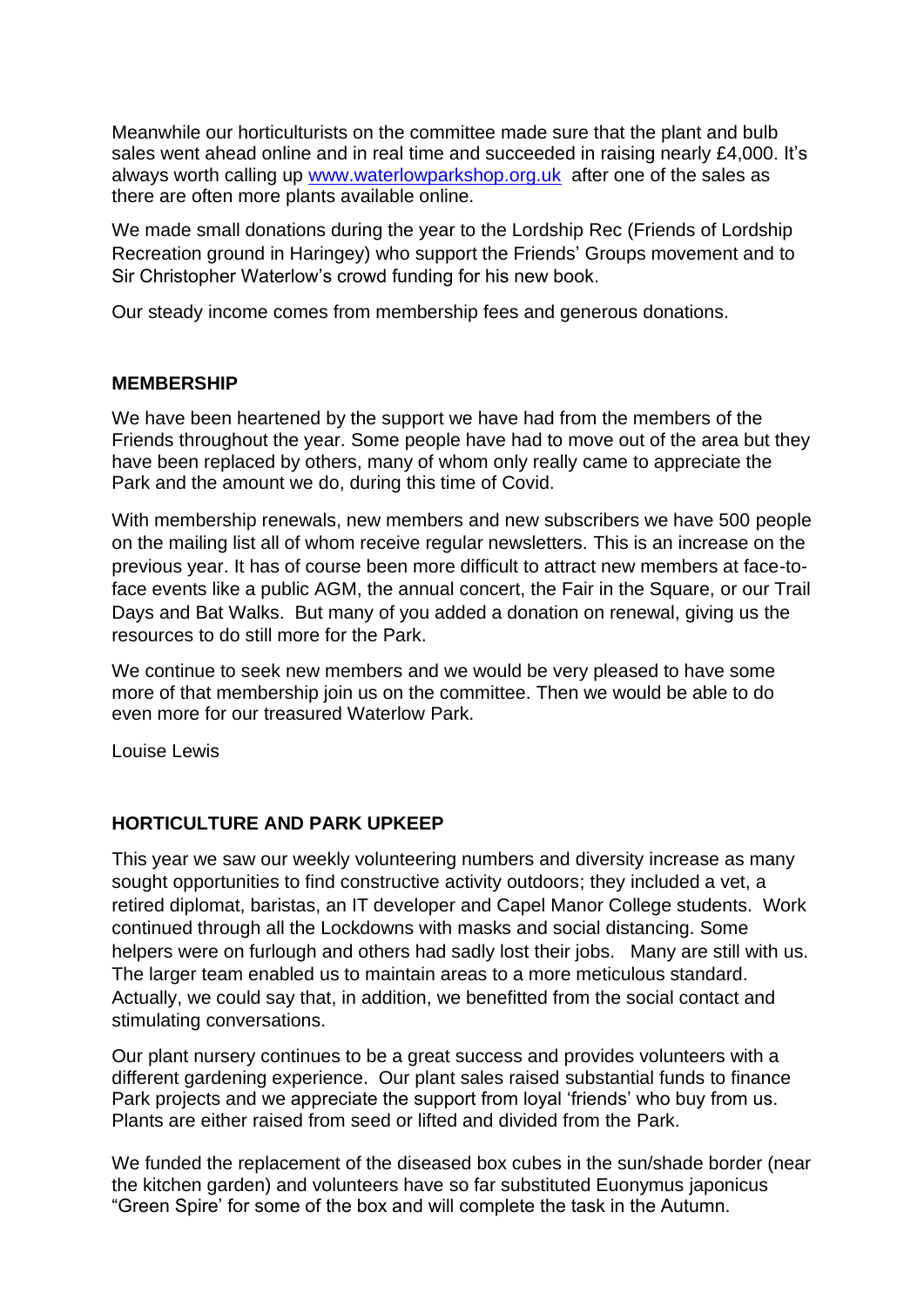Planning for the raised bed project near Lauderdale house began in 2020. We had long wanted to do something to make a difficult growing area more attractive and a grant from the Metropolitan Public Gardens Association plus donations from two Friends made the finances feasible for us. Help from the *i*dverde gardening team, who transported wood, soil and compost, and a group of students from Capel Manor's Regent's Park Centre, brought the project to completion in May 2021.

April Cameron & Patricia Walby

## **FRIENDS Gardeners Question Time**

A first time Friends *Gardeners' Question Time* took place on 17 June 2020 via a Zoom webinar. An edited version is now available to watch and listen to again [here.](https://www.youtube.com/watch?v=iiBmYpdRUfY) Panellists included **April Cameron**, formerly head of garden design and horticulture at Capel Manor and FoWP deputy chair, **Deborah Schneebeli-Morrell**, author, artist and allotment holder, and **Peter Reader**, garden designer. The event was chaired by FoWP committee member, **Patricia Walby.** Fifty people signed up but in the end about thirty tuned in, partly due to technical hitches. We may well run another one but in the meantime there is the Gardeners Tea-time running every day during the Highgate Festival 19-27 June 2021 from OmVed and others.

# **The KITCHEN GARDEN**

Despite the pandemic we've had a productive year at the Kitchen Garden.

## **Repairs**

Working closely with Camden and the Friends of Waterlow Park we have managed to get essential repairs carried out including refurbishment of the Pergola.

### **Signage**

In an effort to try and counter the pilfering issue, which continues to be a problem, and to give the sense of a more managed space and make clear that the efforts of plot holders are to be respected, we have agreed new signage to be provided and paid for by Camden:

- Signs to be on each gate requesting the beds are not disturbed.
- Each bed will be numbered with a new wooden carved sign and name plates renewed.
- Both blackboards will be repainted.
- If plants continue to be removed we will consider what further action, if any, we can take to resolve the problem.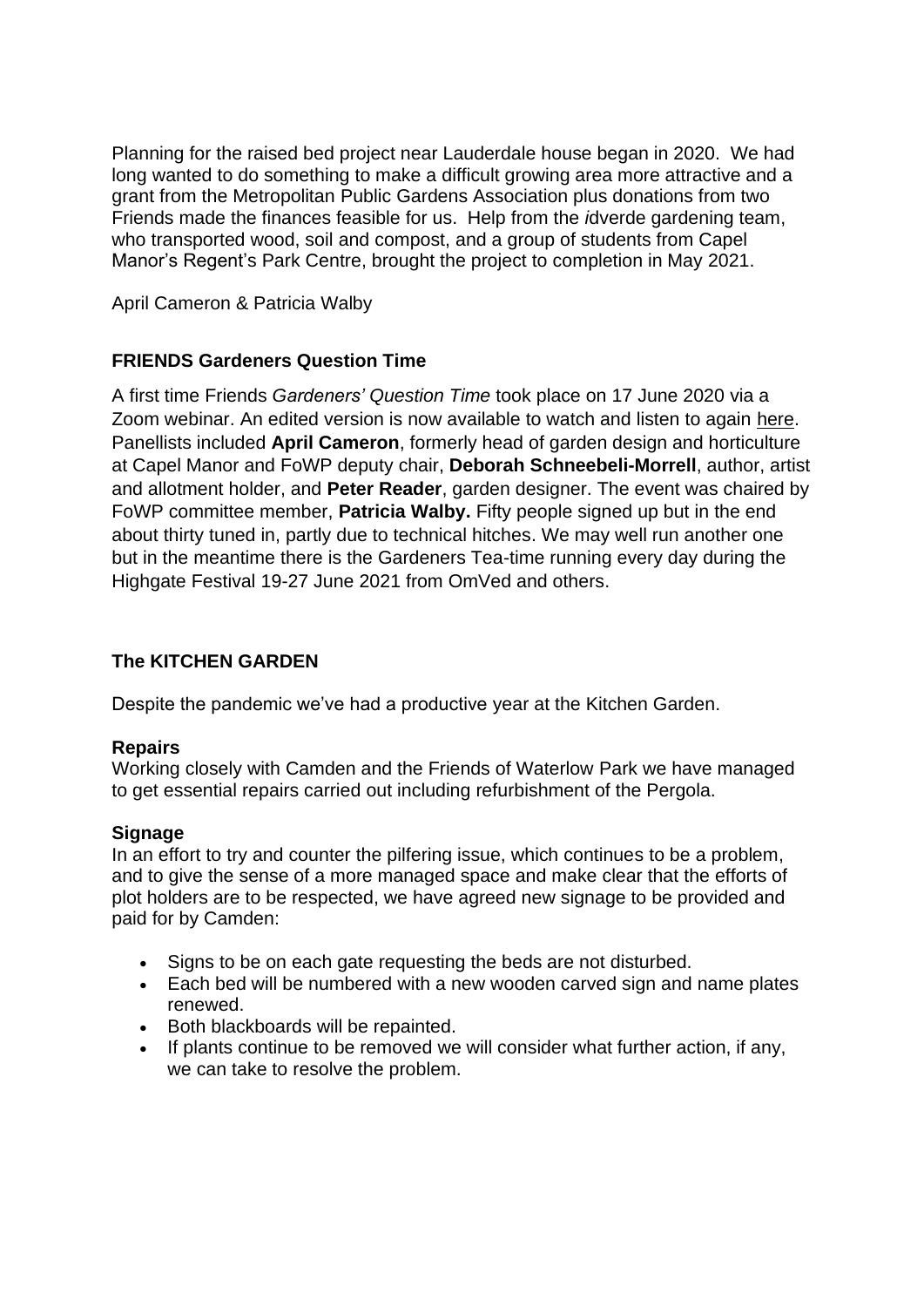### **Plot updates**

We have two new plot holders:

- North London Walking Club, which comprises mostly older members
- North London Samaritans who have requested that they are allowed to install a sign on their plot advertising their services.

A further plot becomes vacant at the end of August which has been offered to the Harrington Scheme who are excited at the prospect of being able to offer an offsite growing opportunity to their students.

Rita from the FoWP has been working closely with one of the school groups and they are now more informed and engaged, with regular visits now fixtures in their timetable.

Plot holders have contributed £10 per bed to cover the cost of restocking and updating the Tool Box.

#### **Camden's requirements**

The borough is planning a training session to ensure all plot holders are aware of their responsibilities and that we comply with insurance requirements. Camden is also planning to introduce a fresh agreement with plot holders and we await the first draft.

Elaine Parker [enquiries about the Kitchen Garden to [elainedparker@hotmail.co.uk\]](mailto:elainedparker@hotmail.co.uk)

### **The ORCHARD**

The Orchard continues to flourish under the care of the Volunteers.

To further increase its role, the Friends Committee have suggested a noticeboard for the Community Orchard similar to the one in the Kitchen Garden. The idea arose when a group from FoWP and Camden did a walk round some of the Park areas just as lockdown measures started to ease in early Summer 2020.

The aim of the noticeboard would be to tell the general public what the space is and to promote it as a place of quiet relaxation, where people can retreat from the general activity of the Park. A QR code will link to the FoWP website where there is information about the Orchard including a plan showing the varieties of fruit trees planted.

One or two Park benches placed in the Orchard would be appreciated by the more senior visitors to the Park who enjoy this quieter space.

### **BIODIVERSITY**

The Biodiversity Group is led by Rita Drobner. Other members of the group include April Cameron (FoWP), Ginnie Cummings (F0WP), Maria Schlatter (TCV),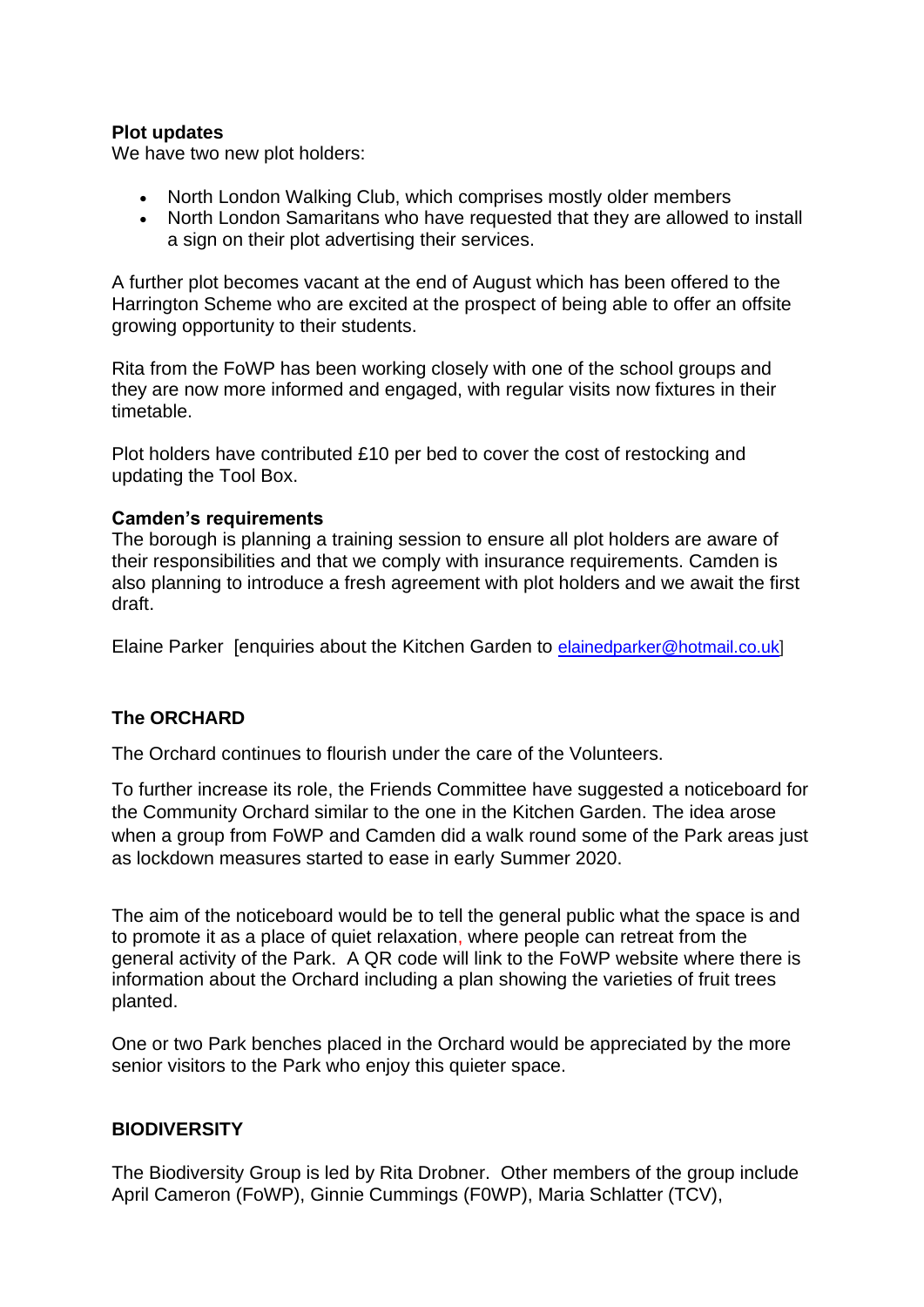Greg Hitchcock and Jevaughn Bailey (Camden). The focus of the group is the entire Park, and there are two areas of immediate interest: the restoration of wildlife in and around the Upper Pond and a biodiversity survey of all wildlife.

This latter is a major undertaking. Some assessments have already been carried out on the animal side, for instance the hedgehog survey by camera in 2020. This produced no hedgehog sightings but 1300 foxes were seen plus mice and dogs but interestingly, few rats or cats.

A grid of the Park's planted areas has now been produced and this will need several volunteers to scan the whole of the Park. From this it will be possible to see whether planting should be modified to encourage greater biodiversity.

**Regarding the Upper Pond**, there is general agreement that planting and hence wildlife/biodiversity in the area have been significantly eroded in recent years through increased visitor footfall and a little bit of vandalism. The pond itself has suffered from a lack of light, leaf litter falling into the pond and a build-up of debris/silt.

The area is used by adults who largely stay on the boardwalk, by schools for nature study and informal play and by small groups of children who primarily visit the woodland area for informal play, moving logs around, creating dens, bridges etc.

Whilst the area, woodland specifically, is great for informal play, it is small and thus somewhat incompatible with also being an area for nature study. Dead wood piles created to provide habitat for invertebrates disappear and heavy footfall has led to the predominant ground cover being reduced to ivy and nettles.

The recommendation is that the Upper Pond Conservation Area be closed from mid-Autumn 2021 to allow planting amelioration and pond dredging to take place. This is likely to require a whole growing season, i.e. at least a year, to be beneficial. The schools should be informed of the other areas in the Park where they can usefully observe wildlife. After closure a management plan for the area needs to be in place – possibly reaffirming the 2010 plan.

### **EVENTS AND FUTURE PLANS**

We may not have been able to run the scheduled events for last year or, so far, for this but your committee has been busy planning ahead for a less restricted world. An art installation of Park birds will appear in the old aviary next to LUX as part of the Highgate Festival (19 – 27 June 2021) and the Winter Proms for which we were awarded a Camden grant will hopefully become Summer Proms.

Alas there was no Waterlow Art Park from the students of Central St Martin's this year, but we hear that Lauderdale House has some interesting arty installations coming up in the near future.

We held last year's AGM via a Zoom webinar and Sir Chris Waterlow recorded a presentation on his new biography of Sir Sydney. The 2021 AGM on 24 June will feature a talk by Dr Ian Dungavell, the Chief Executive of Friends of Highgate